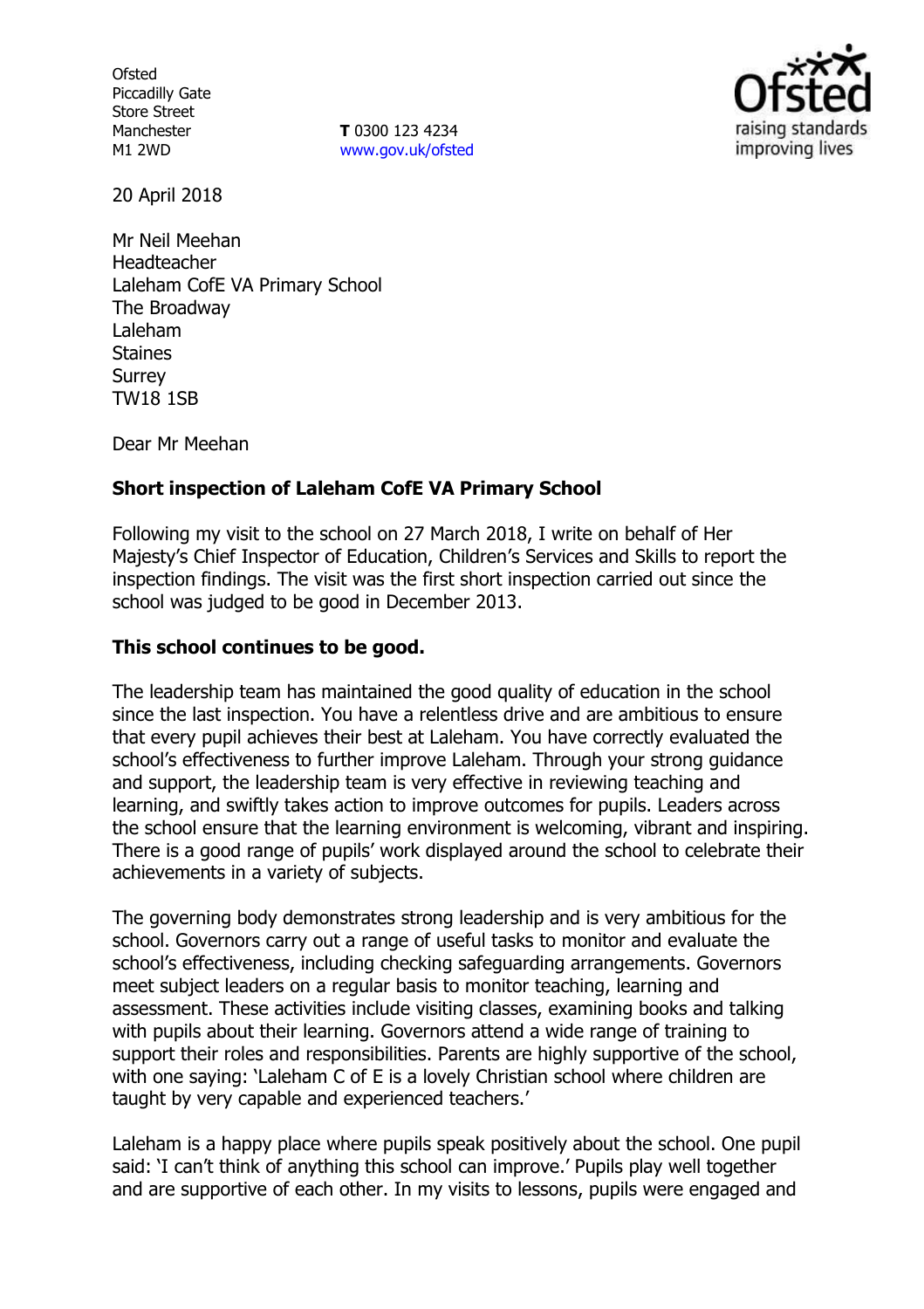

clearly enjoying the learning activities. They take great pride in their work and confidently talk about what they are learning. Staff support pupils effectively to ensure that the activities meet their needs and capture their interest. For example, in Year 6 pupils evaluated their sentences and made correct changes to use more descriptive language for greater impact.

In my conversations with pupils, they confidently told me how they are challenging themselves to meet their yearly targets in writing. Pupils have access to a wide range of activities as part of the enriched curriculum. These include the school choir, street dance, sewing, chess and football.

Since the last inspection, you and your team have been successful in improving the school. Teaching is now much more effective, and pupils are confident in meeting the high expectations. Pupils respond well to teachers' feedback, and more pupils are making stronger progress than previously. Middle leaders are now taking an effective strategic role in improving both teaching and the outcomes for pupils across the school. You rightly acknowledge that developing pupils' writing skills remains a priority for the school. Likewise, you are ambitious that pupils achieve at a high standard across all subjects.

# **Safeguarding is effective.**

Safeguarding is rightly your priority and there is a strong culture of viligance at Laleham. You ensure that there is timely, ongoing training for staff and governors so that they know how to keep pupils safe. Governors are knowledgeable about safeguarding and ensure that this aspect of the school's work is given high priority. Governors visit regularly to review and evaluate safeguarding policies and procedures carefully. Pre-employment checks to ensure the suitability of staff are firmly in place.

Leaders work effectively with a range of partner agencies to keep pupils safe. The home–school link worker provides effective support to some individual pupils and their families. Laleham ensures that pupils learn in a safe, supportive and caring environment. Pupils feel safe in school and are well supported by the adults around them. Parents also agree that their children are safe at school. The leadership team has ensured that all safeguarding arrangements are fit for purpose.

### **Inspection findings**

- During this inspection, we agreed to focus on: how leaders ensure that middleattaining pupils and those who are disadvantaged make good progress in writing; how leaders ensure that pupils who have special educational needs (SEN) and/or disabilities make good progress; and how well senior leaders are ensuring that middle leaders, those in charge of subjects and age phases, are being effective in the areas identified for improvement at the time of the last inspection.
- The English leaders have accurately evaluated the strengths and areas for development in writing. Pupils are proud of their writing, and clear improvements in their work from the start of the school year are strongly evident. Leaders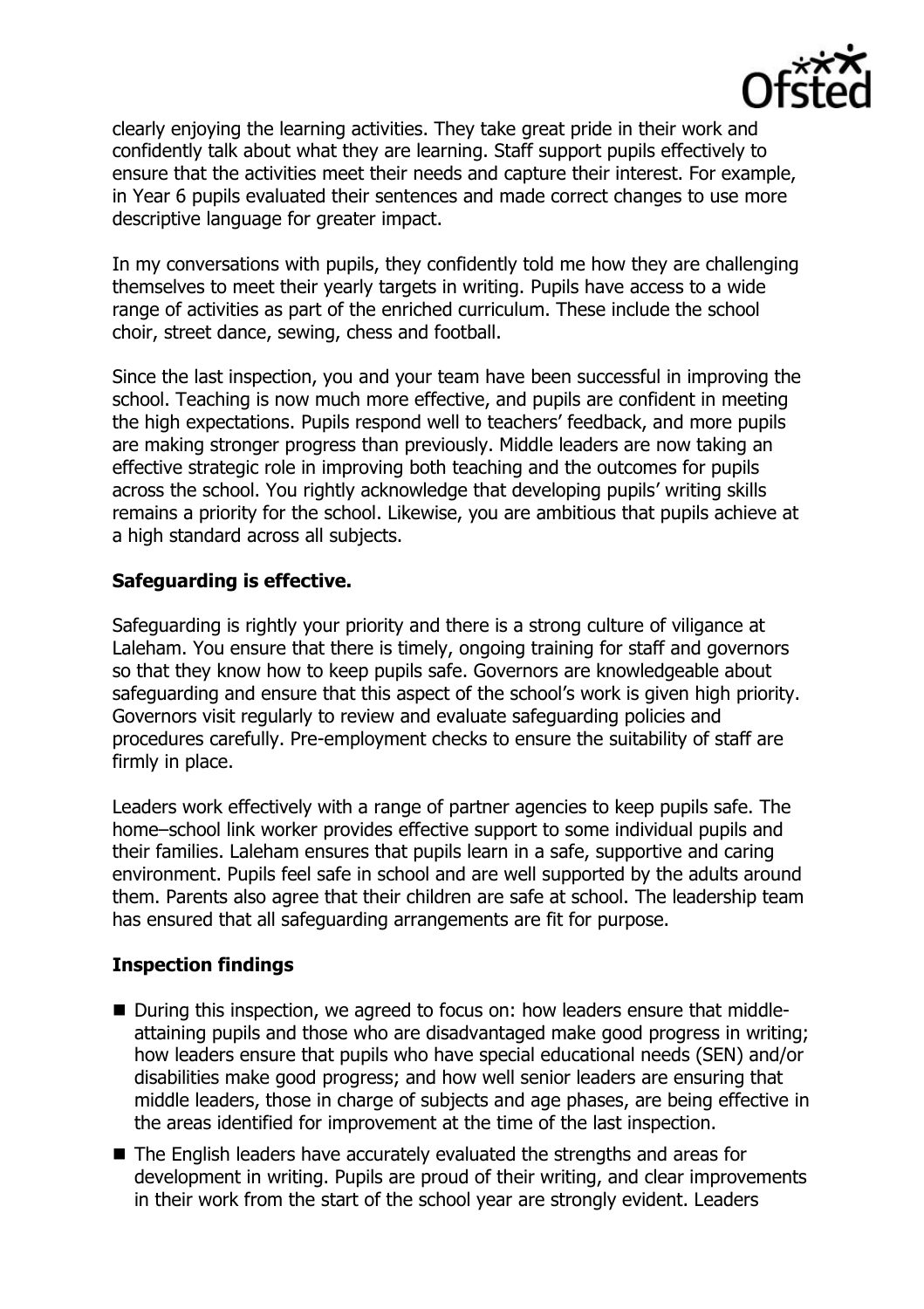check the quality of pupils' writing on a regular basis to ensure that staff know exactly what the next steps are for all pupils. Teachers carefully check pupils' understanding of grammar and make sure that pupils know how to use the correct words effectively to convey the intended meaning. Leaders are wisely developing more-inspiring writing opportunities for pupils. For example, pupils wrote very convincing letters and gave worthy reasons why the governing body should not sell the school's all-weather sports pitch.

- $\blacksquare$  Most pupils across the school make strong progress in writing. Pupils respond very well to adults' advice, which helps them to improve their writing. Where you have correctly identified those pupils who are not making enough progress, leaders have swiftly put in place well-chosen additional support. Most pupils who are disadvantaged make good progress from their starting points. They achieve as well as other children in the school. This is because support is carefully planned and monitored effectively. Middle-attaining pupils are supported well to catch up with other pupils. Leaders accurately recognise that there is more to do to ensure that all pupils, especially some key stage 2 middle-attaining pupils, make greater rates of progress so that they reach their full potential.
- Most pupils who have SEN and/or disabilities are making strong progress. Adults challenge pupils well to check their understanding. Strong leadership and the effective work provided by learning assistants ensure a wide variety of bespoke support for pupils' needs. Leaders accurately provide additional support for pupils, involving a range of external agencies. Training is also provided to parents so they can help their children at home with their learning activities.
- Since the last inspection, middle leaders who are responsible for age phases and subjects are now having a strong impact on pupils' outcomes. Leaders are ambitious for the school and determined that all pupils have access to highquality education. The headteacher ensures that a range of well-chosen training opportunities are provided to develop leaders' skills and knowledge in their leadership roles. One leader said that she is 'so impressed with the opportunities that have been created'.
- $\blacksquare$  Leaders now make regular visits to classrooms to evaluate the quality of teaching, learning and assessment. Insightful training is delivered by leaders to provide further support for learning assistants and teachers. Links have been made with other schools to share practice in a range of subjects so that the strong teaching at Laleham is further refined and developed. Leaders rightly recognise that they need to develop high standards across the curriculum so that all pupils can make strong progress in all subjects.

# **Next steps for the school**

Leaders and those responsible for governance should ensure that:

- high expectations are sustained in writing, particularly for key stage 2 middleattaining pupils, so that their rates of progress continue to increase
- $\blacksquare$  the curriculum enables pupils' learning to be strengthened so that more pupils attain higher levels across all subject areas.